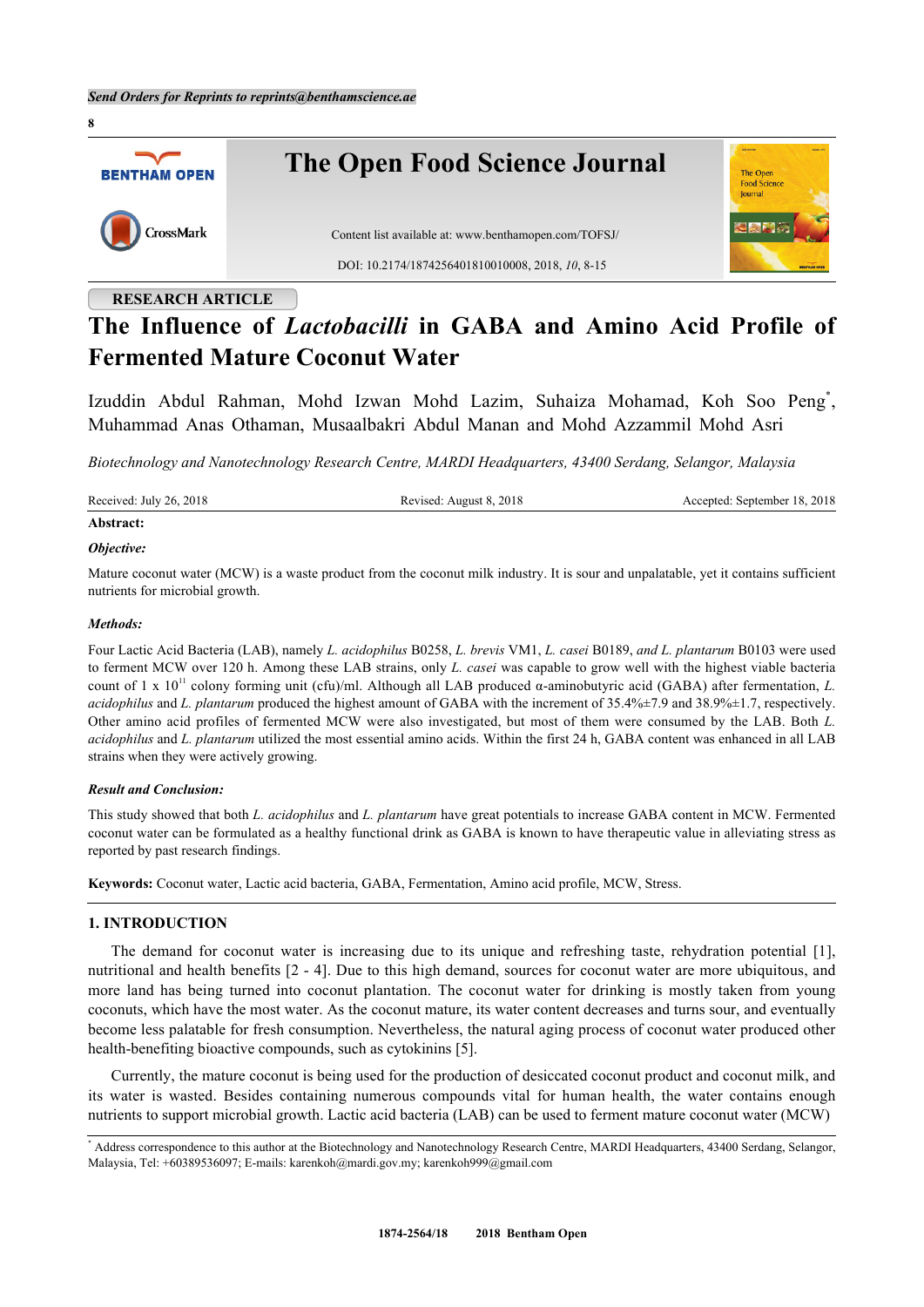and improve the bioactive compounds. One of the bioactive compounds that are widely studied is γ-aminobutyric acid (GABA), which is a by-product of several microbial fermentations including LAB [\[6\]](#page-6-3). GABA is the major inhibitory neurotransmitter that controls the central nervous system and plays a vital role in numerous human physiological processes. Abdou *et al.* conducted a study on human model reporting the function of GABA in promoting relaxation and improving body immunity during stress [\[7](#page-6-4)].

The LAB produce GABA in response to stress conditions, such as acidic environment. The presence of glutamate decarboxylase (GAD) system allows LAB to survive in low pH environment by producing GABA, which consumes protons they produced through fermentation to maintain pH homeostasis [[8](#page-6-5)]. Most of the LAB strains also lack cell envelope proteinases, limiting their growth in protein-rich foods; therefore, LAB such as *L. brevis* have been shown to produce high amount of GABA as a strategy to grow in media with high protein content [\[9](#page-6-6)]. LAB are widely used for the fermentation of food products, such as cheese, *kimchi*, sourdough, sauerkraut, yogurt, and many other fermented foods[[10](#page-6-7)]. Many studies have reported high amount of naturally produced GABA when LAB were used in the fermentation of food products [\[11](#page-6-8), [12](#page-6-9)].

Therefore, LAB strains are considered as the suitable candidate for enhancing GABA in the fermentation of MCW. The main objective of this study was to screen the potential of four locally isolated LAB strains in enhancing GABA content in MCW. The amino acid profile of the fermented MCW was also examined throughout 120 h of fermentation. The results of this study allow us to formulate a fermented functional drink from MCW with naturally produced GABA by the selected LAB strains.

<span id="page-1-0"></span>**Table 1. Amino Acid Profiles of Coconut Water Fermented with Four Lactic Acid Bacteria Strains Throughout 5-Days Fermentation Time. (a) Total Essential Amino Acids (EAAs), (b) Total Non-essential Amino Acids (NEAAs), (c) Total Soluble Amino Acids (TAAs).**

| <b>Total Essential Amino Acids (EAAs)</b>      |              |              |              |              |
|------------------------------------------------|--------------|--------------|--------------|--------------|
| Fermentation time (h)                          | LA           | LB           | LC           | LP           |
| $\boldsymbol{0}$                               | $280 + 1$    | $282 + 1$    | $279 + 1$    | $287 + 14$   |
| 24                                             | $32 + 2$     | $263 + 9$    | $209 + 10$   | $30 + 2$     |
| 48                                             | $27 + 5$     | $271 + 9$    | $223 + 3$    | $33 + 3$     |
| 72                                             | $32 + 5$     | $257 + 13$   | $163 + 37$   | $27 + 2$     |
| 96                                             | $33 + 32$    | $262 + 19$   | $163 + 9$    | $26 + 2$     |
| 120                                            | $29 + 3$     | $275 + 3$    | $156 + 7$    | $25 + 2$     |
| <b>Total Non-essential Amino Acids (NEAAs)</b> |              |              |              |              |
| <b>Fermentation time (h)</b>                   | LA           | LB           | LC           | LP           |
| $\bf{0}$                                       | $1283 + 7$   | $1198 + 1$   | $1265 + 29$  | $1339 + 128$ |
| 24                                             | $1015 + 58$  | $970 + 35$   | 1239+47      | $1066 + 113$ |
| 48                                             | $869 + 46$   | $986 + 66$   | $1321 + 44$  | $947 + 34$   |
| 72                                             | $917 + 20$   | $877 + 49$   | $1339 + 524$ | $713 + 30$   |
| 96                                             | $1045 + 518$ | $900 + 336$  | $847 + 49$   | $705 + 31$   |
| 120                                            | $1017 + 424$ | $1006 + 413$ | $798 + 32$   | $665 + 23$   |
| <b>Total Soluble Amino Acids (TAAs)</b>        |              |              |              |              |
| <b>Fermentation time (h)</b>                   | LA           | LB           | LC           | LP           |
| $\bf{0}$                                       | $1562 + 6$   | $1479 + 2$   | $1543 + 29$  | $1625 + 142$ |
| 24                                             | $1047 + 59$  | $1233 + 44$  | $1448 + 57$  | 1096+114     |
| 48                                             | $896 + 51$   | $1257 + 75$  | $1544 + 47$  | $979 + 36$   |
| 72                                             | $948 + 25$   | $1134 + 61$  | $1010 + 58$  | $731 + 32$   |
| 96                                             | $1078 + 549$ | $1162 + 354$ | $1010 + 58$  | $731 + 32$   |
| 120                                            | $1045 + 422$ | $1281 + 416$ | $954 + 38$   | $690 + 25$   |

Values represent means and standard deviations of triplicate determinations. Values with different superscript letters (a-c) indicate significant different at (*p*<0.05).

Abbreviations: *L. acidophilus* (LA), *L. plantarum* (LP), *L. brevis* (LC), and *L. casei* (LC)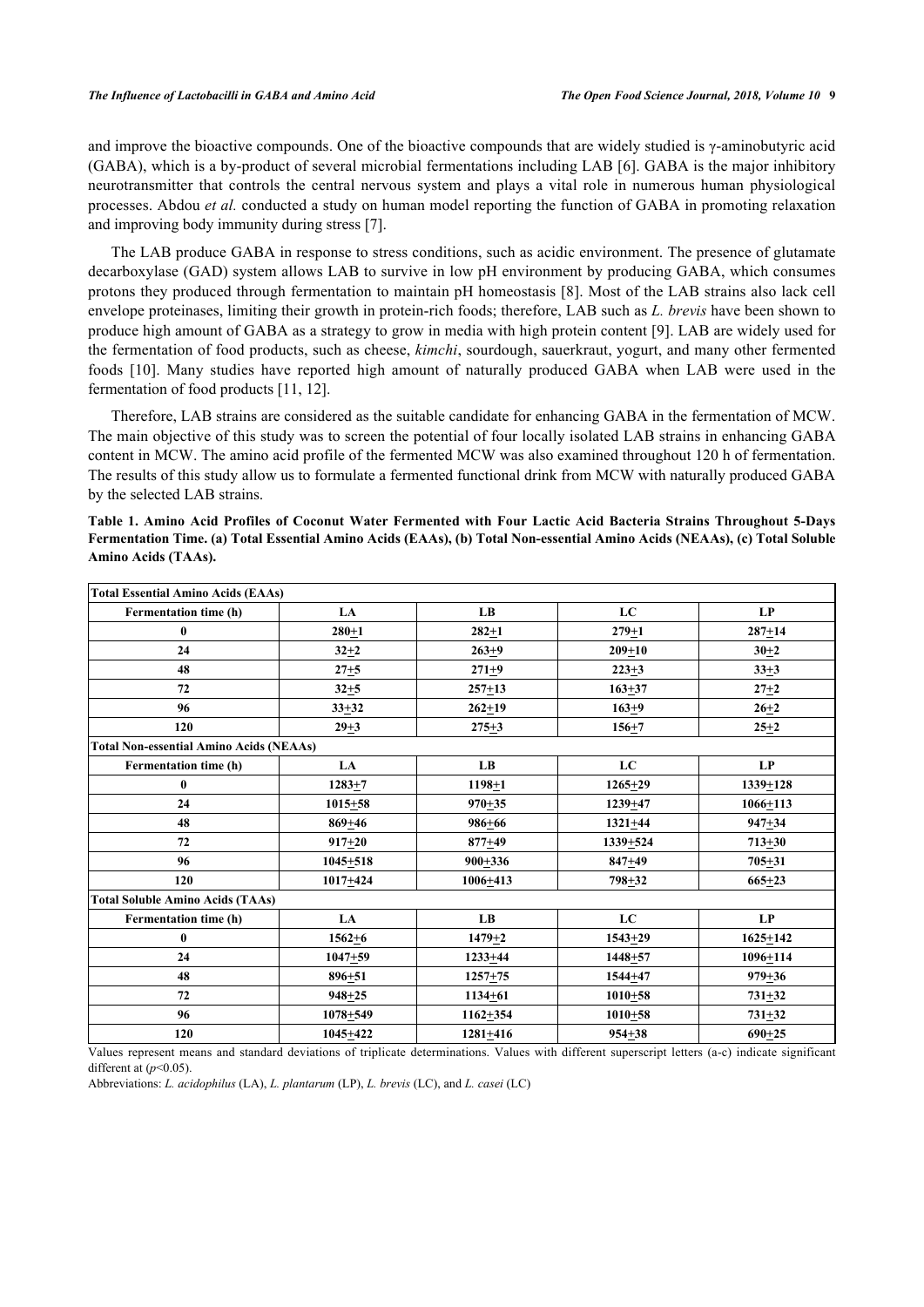# **2. MATERIAL AND METHODS**

#### **2.1. Coconut Water Preparation**

Fresh coconut water was obtained from mature coconut fruits (*Cocos nucifera L.*), which were harvested from the Malaysian Agricultural and Research Development Institute (MARDI) coconut plantation (Perak, Malaysia). The coconuts were thoroughly disinfected with alcohol to reduce the risk of contamination before collecting the coconut water. A pasteurization condition study was conducted previously on MCW, which took into account the sterility of the MCW before fermentation and the preservation of the existing bioactive compounds of interest in MCW. Based on that study, the coconut water was pasteurized at 105°C for 10 min before being subjected to microbial fermentation.

#### **2.2. Bacterial Strains and Culturing**

The starter culture was prepared according to a study with modifications [[13](#page-6-10)]. Four locally isolated LAB strains, namely *Lactobacillus acidophilus* B0258, *Lactobacillus brevis* VM1, *Lactobacillus casei* B0189 and *Lactobacillus plantarum* B0103, were obtained from MARDI's Centre of Functional Food Cultures (CFFC). Fresh starter culture of each strain was prepared on de Man Rogosa and Sharp (MRS) medium and incubated at 37°C for 24 h. After 24 h, a single loop of pure culture colony of each LAB strains was inoculated into 15 mL of coconut water and incubated at 37 °C for 24 h, which was then used as inoculum stock.

# **2.3. Fermentation**

The pasteurized coconut water was inoculated with  $3\%$  (v/v) starter culture and incubated at  $37^{\circ}$ C under static condition for 5 days. The growth profile of each LAB strain was observed from colony forming unit (cfu)/ml, and the pH of the media was determined at an interval time of 24 h.

#### **2.4. Quantitative Analysis**

Amino acid and GABA contents were analyzed using ultra performance liquid chromatography (UPLC) according to a method described by Danial *et al.* with slight modifications [\[14](#page-6-11)]. Briefly, 10 µL of sample was derivatized using 70 µL of AccQ-Tag™ Ultra and completely dissolved in borate buffer. A total of 20 µL of AccQ-Tag™ Fluor agent was added, and the mixture was heated to 55 °C for 10 min. A volume of 1  $\mu$ L mixture solution was injected into the UPLC system. An AccQ-Tag™ Ultra column (2.1 mm x 100 mm, 1.7  $\mu$ m) was used with a flow rate of 0.7 mL/min. The column temperature was set to 55 °C and the UV spectra were read at 260 nm. The elution solvents consisted of mobile phase A: ACN:formic acid:ammonium (10:6:84) and mobile phase B: ACN:formic acid (98:2) were prepared. The bielution strategy was performed as follows: 99.9% A (0.01% B) was maintained from 0.00 to 0.54 min; followed by linear gradient of A from 99.9 to 90.9% at 0.54 to 5.74 min; linear gradient of A from 90.9 to 78.8% at 5.74 to 7.74 min; linear gradient of A from 78.8 to 40.4% from 7.74 to 8.50 min; constant flow of A at 40.4% for 0.30 min; linear gradient of A from 40.4 to 99.9% at 8.80 to 8.90 min; and finally a constant flow of A at 99.9% for 2.10 min. The amino acid content was quantified from the standard curve of alanine, arginine, aspartic acid, cysteine, glutamic acid, glycine, histidine, isoleucine, leucine, lysine, methionine, phenylalanine, proline, serine, threonine, tryptophan, tyrosine, valine. The total essential amino acids were calculated based on the sum of histidine, phenylalanine, threonine, methionine, leucine, isoleucine, tryptophan, lysine and valine. All analyses were performed in triplicate.

# **3. RESULTS AND DISCUSSION**

#### **3.1. Bacterial Growth**

The advantage of LAB in the coconut water fermentation is their ability to survive at low pH environment. Fig. (**[1A](#page-3-0)**) shows that all LAB strains were able to reach their viable counts above  $10^{\circ}$  cfu/ml after 24 h of fermentation but later, showed a slight decline in the bacterial viability rate after 5 days of fermentation. However, the viable count of all LAB strains still remained above 7.5 (log<sub>10</sub> cfu/ml). Among the four selected LAB strains, only *L. casei* was observed to be actively growing within the first 24 h with the highest bacterial viable count of  $10^{11}$  cfu/ml. However, the viability rate of *L. casei* declined significantly after 48 h and remained constant in its growth profile throughout 5 days fermentation time. The slight decreased in the bacterial viability rate might be caused by the highly acidic growth media condition; thus, retarding the rapid growth of the bacteria [[15\]](#page-6-12).

Fig. (**[1B](#page-3-0)**) shows a dramatic decline in pH in all fermented coconut water samples after 24 h of incubation and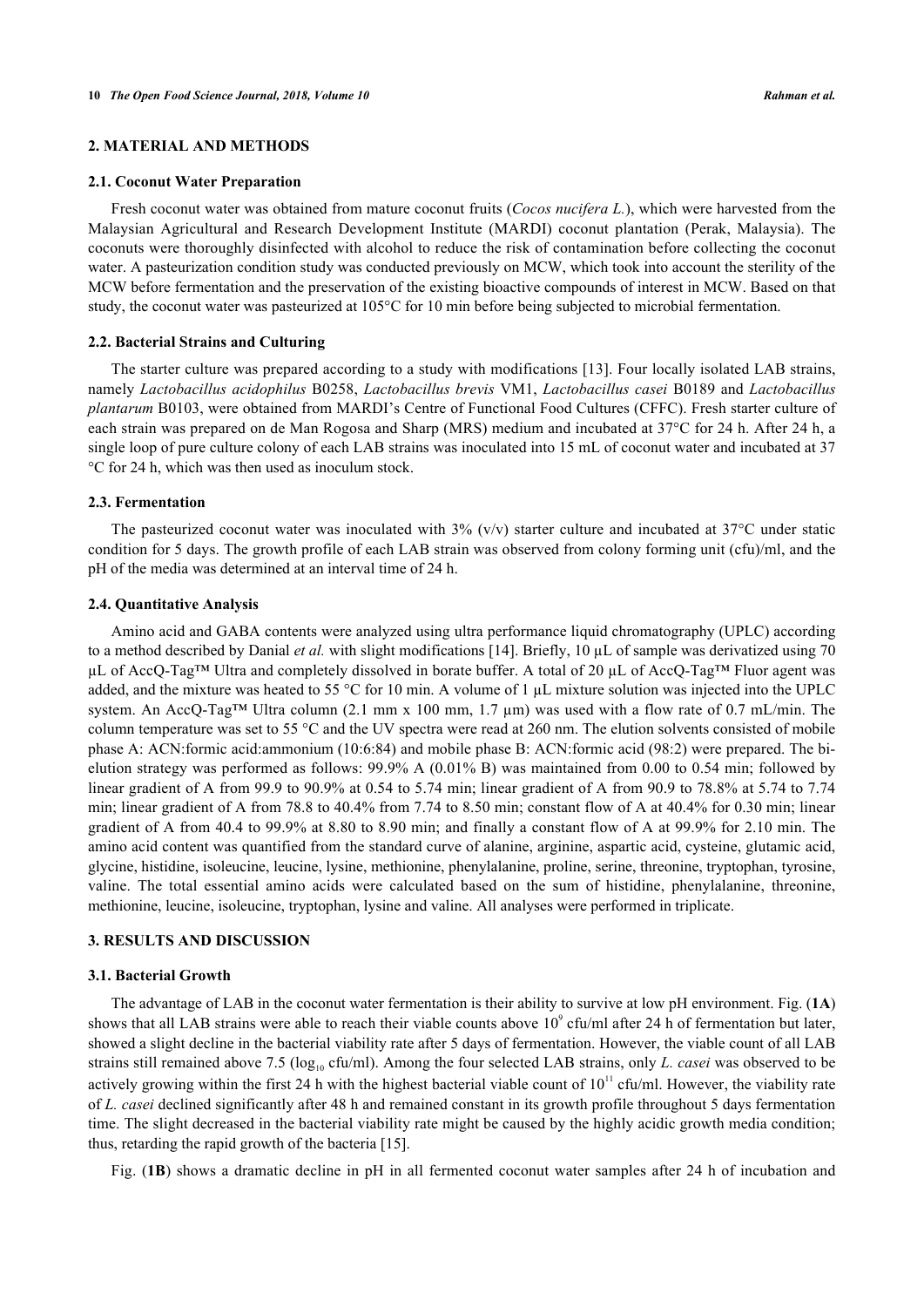remained constant throughout 5 days of fermentation period. Among all LAB strains, only coconut water fermented with *L. brevis* showed slightly higher pH value of 3.8 even though subjected to prolonged fermentation up to 5 days. A very low, acidic pH condition might cause a decrease in bacterial viability rate. Nevertheless, the viability rate of *L. brevis* showed a slight decline after day 3 of fermentation Fig. (**[1A](#page-3-0)**). The higher pH was probably the reason why *L. brevis* was able to sustain its growth within 48 h. Moreover, many studies have reported *L. brevis* as the predominant microbe that can continue spoiling food despite the hostile conditions after 24 h of fermentations [\[16\]](#page-6-13). Most of these studies showed the spoilage of beer by *L. brevis*, which was due to its hop resistance [[17\]](#page-6-14).

<span id="page-3-0"></span>

**Fig. (1).** Growth profile **(A)** and pH **(B)** of *L. acidophilus* (□), *L. brevis* ( $\Delta$ ), *L. casei* ( $\Diamond$ ), *L. plantarum* ( $\degree$ ), and negative control ( $\bullet$ ) for 120 h of fermentation in mature coconut water at 37  $^{\circ}$ C. The results are presented as the mean of triplicates with standard deviations.

#### **3.2. GABA Production**

At the interval time of 24 h, all coconut water samples fermented with four LAB strains were collected to examine their amino acids profile throughout 5 days of fermentation as shown in Fig. (**[2](#page-4-0)**). Generally, *L. acidophilus, L. plantarum, L. brevis* and *L. casei* showed an improvement in GABA content with increments of 35.4%±7.9, 38.9%±1.7, 5.8%±3.1 and 9.7%±2.9, respectively, after 24 h of fermentation. It is well known that the major pathway for GABA production involves the utilization of glutamic acid and pyridoxal 5'–phosphate (PLP) as its co-factor [\[18\]](#page-6-15). Therefore, *L. acidophilus* and *L. plantarum* strains showed an inverse trend of glutamic acid level, implying that these bacteria consumed glutamic acid to produce GABA during fermentation.

On the other hand, the glutamic acid content of both *L. brevis* and *L. casei* showed a parallel trend of GABA profile change, indicating that both LAB strains might produce glutamic acid during fermentation, and part of the glutamic acid produced was consumed to produce GABA when the fermented coconut water became acidic after 24 h. A fermentation study without the addition of L-MSG also showed similar result whereby glutamine was converted into glutamic acid during the later stage of fermentation. Eventually, the glutamic acid was converted into small amount of GABA [[19\]](#page-6-16), implying that both glutamic acid and GABA were being produced in small quantity.

When exposed to the prolonged fermentation period under extreme conditions, GABA was metabolized in fermented coconut water to sustain the LAB growth under stress condition, resulting in the decline trend of GABA content as observed in all fermented coconut water. Zhuang *et. al.* also hypothesized that after 48 h of fermentation, GABA transaminase activity had to be restored to replenish pyruvate within the bacterial cells, leading to conversion of GABA to succinate semialdehyde and finally to succinate before entering the citric cycle [[20\]](#page-6-17).

#### **3.3. Amino Acid Profiles**

Table **[1](#page-1-0)**. summarizes the changes in amino acid profiles of all LAB strains at the interval time of 24 h over 5 days fermentation period. Generally, most of the essential amino acids (EAAs) were consumed significantly after 24 h, particularly for *L. acidophilus* and *L. plantarum*. It was worth noting that *both L. acidophilus* and *L. plantarum*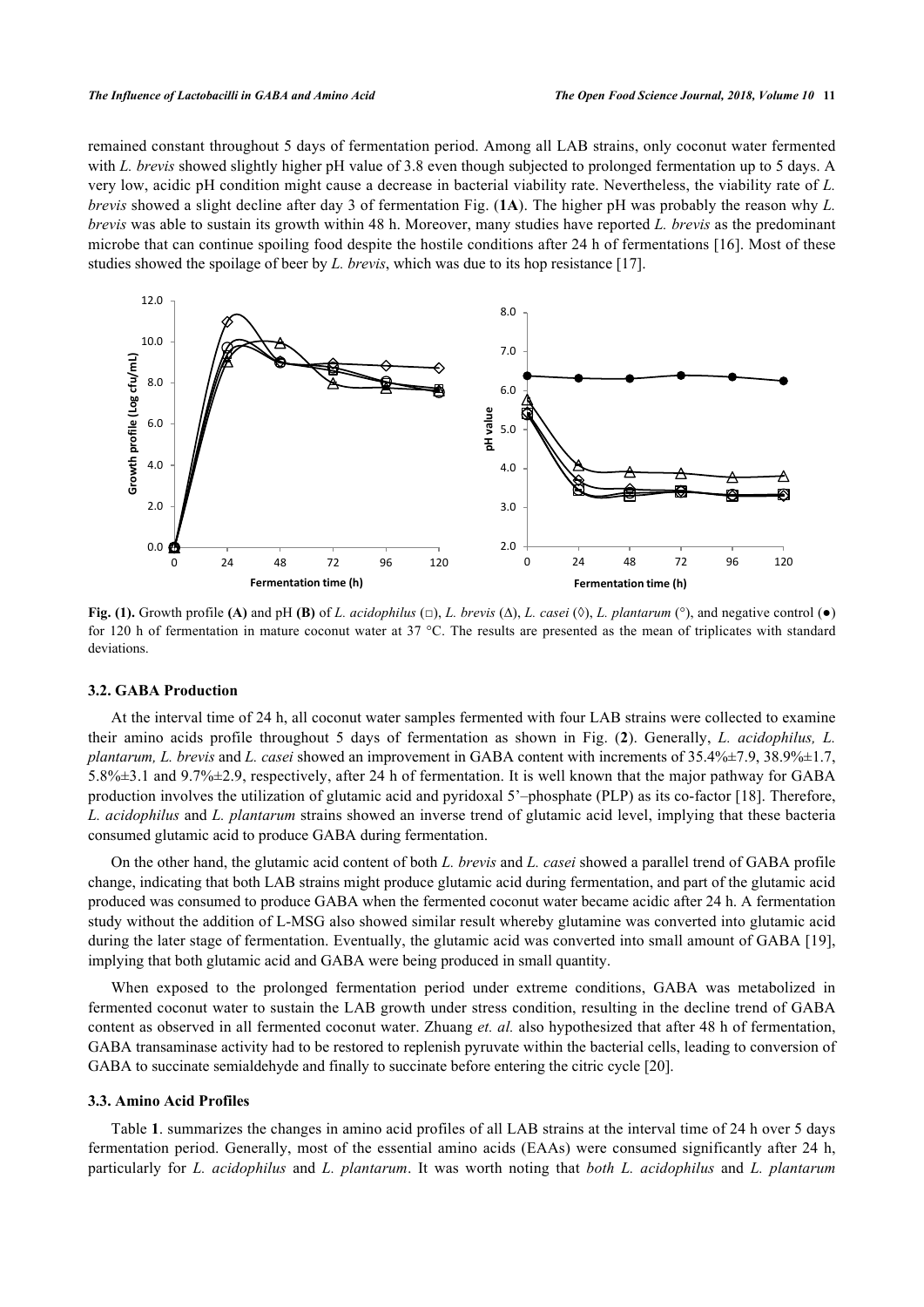exhibited similar pattern changes of EAAs metabolism. In contrast, *L. brevis* and *L. casei* did not consume EAAs as compared with the other two counterparts but still showed a decreasing trend of EAAs content. This finding was supported by past studies, which reported a reduction in EAAs after fermentation with LAB, specifically *L. acidophilus* [\[21](#page-6-18)]. It was initially thought that the reduction in EAAs by *L. acidophilus* and *L. plantarum* was used for the production of GABA; however, it was learned that the major pathway for GABA production utilizes glutamic acid, which is a nonessential amino acid (NEAA) [[18\]](#page-6-15). Among all LAB fermented coconut samples, coconut water fermented with *L. brevis* remained with the highest amount of total soluble amino acids, especially for essential amino acids. This finding indicated that *L. brevis*-fermented coconut water could provide more beneficial effect for human consumption, as our body cannot synthesize essential amino acids. Whereas, *L.acidophilus*–fermented coconut water exhibited the highest content of GABA, indicating a great potential for functional beverage marketed as anti-stress coconut beverage.

<span id="page-4-0"></span>

**Fig. (2).** Glutamic acid metabolism (–) *vs* GABA (●) production by *L. acidophilus***(A)**, *L. plantarum***(B)**, *L. brevis***(C)**, and *L. casei***(D)**. The results are presented as the mean of triplicates with standard deviations.

#### **4. RESULTS**

Among non-essential amino acids, it was noted that aspartic acid was heavily consumed by *L. acidophilus* and *L. plantarum* Fig. (**[3A](#page-5-1)**). These fermented coconut water samples recorded higher increment in GABA content Fig. (**[2](#page-4-0)**). It is unknown whether aspartic acid was consumed for the production of GABA or not. Nevertheless, aspartic acid was reported to be involved in stress response mechanism in LAB fermentation [[22](#page-7-0)]. The conversion of aspartic acid to alanine and carbon dioxide through enzyme aspartic acid decarboxylase (AspD) was demonstrated in *L. acidophilus* [\[23](#page-7-1)] and *L. plantarum* [[24](#page-7-2)]. On the other hand, Fig. (**[3B](#page-5-1)**) shows a dramatic reduction in arginine content by *L. brevis* when compared to other strains of LAB. De Angelis's study reported the involvement of arginine in adapting environmental stress through the arginine deiminase (ADI) pathway [[25](#page-7-3)]. Enzyme ADI helps to generate ATP from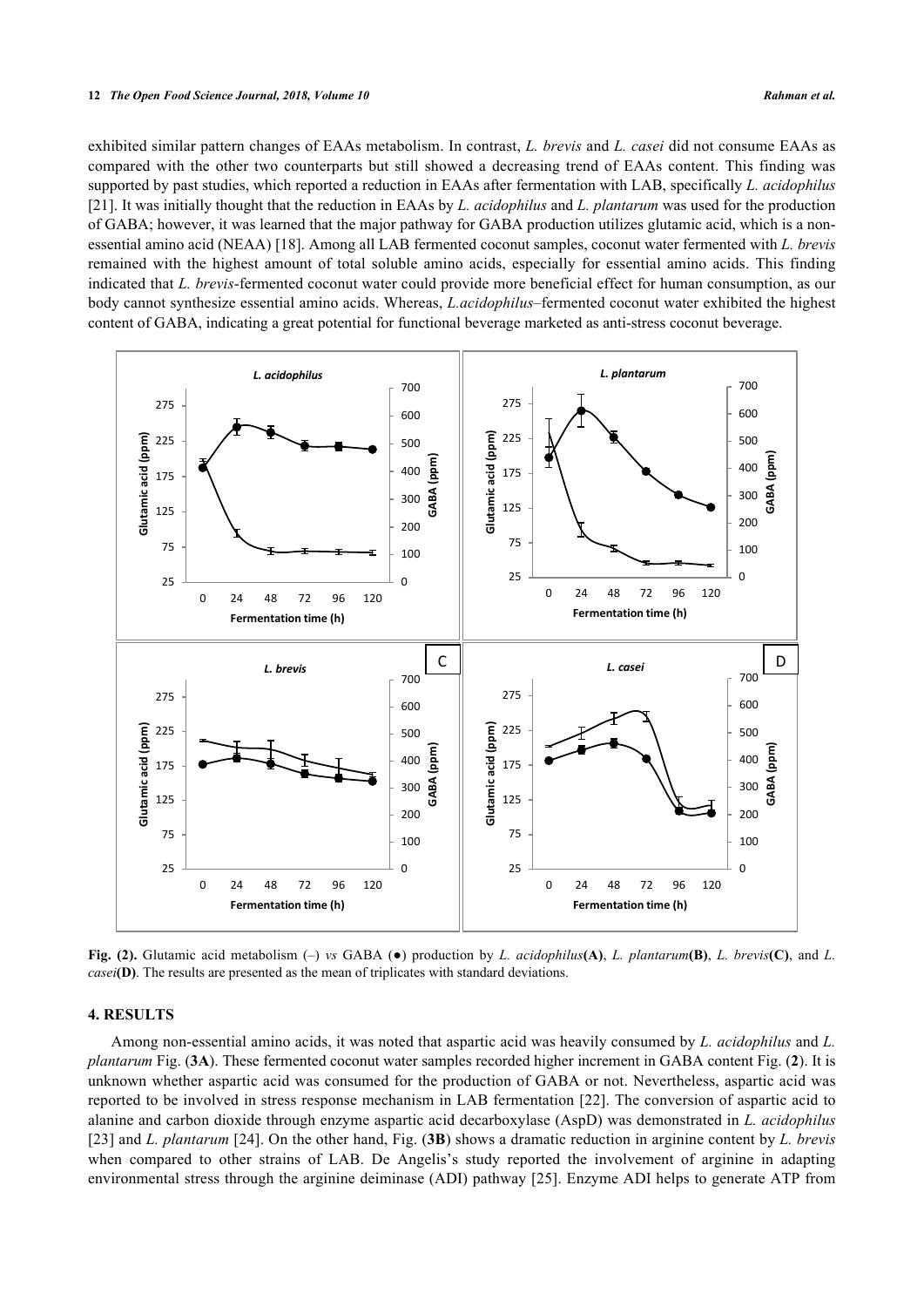arginine, allowing the LAB to cope with acidic stress condition. This phenomenon indicated that *L brevis* might consume arginine to adapt the stress of acidic environment, which displayed another stress response mechanism that was slightly different from other LAB strains. Based on the amino acid profile changes for *L. casei*-fermented coconut water, *L. casei* might utilize both glutamic acid and aspartic acids in its stress response system. Generally, it was concluded that different strains of LAB showed various trends of reductions in specific types of amino acids, indicating different stress response mechanisms in order to survive in acidic growth environment.

<span id="page-5-1"></span>

**Fig. (3).** Metabolism of aspartic acid **(A)** and arginine **(B)** by *L. acidophilus* (Ũ), *L. brevis* (Δ), *L. casei* (◊), and *L. plantarum* (°). The results are presented as the mean of triplicates with standard deviations.

# **CONCLUSION**

Most mature coconut water fermentation with different strains of LAB produced GABA as a stress response mechanism in surviving under extreme acidic environment. Among four LAB strains, both *L. acidophilus and L. plantarum* produced higher GABA content with the increment of 35.4% and 38.9%, respectively. On the other hand, *L. brevis* utilized arginine as its best strategy in coping with acidic stress growth environment. The main contributing role of these LAB fermentations was to enhance the nutrient of MCW, particularly GABA content. Therefore, both *L. acidophilus and L. plantarum* were selected for further functionality study.

# **ETHICS APPROVAL AND CONSENT TO PARTICIPATE**

Not applicable.

# **HUMAN AND ANIMAL RIGHTS**

No Animals/Humans were used for studies that are base of this research.

# **CONSENT FOR PUBLICATION**

Not applicable.

#### **CONFLICT OF INTEREST**

The authors declare no conflict of interest, financial or otherwise.

# **ACKNOWLEDGEMENTS**

This work was financially supported by the Development Fund (P-RB413-1001) of Malaysian Agricultural Research and Development Institute (MARDI) under the 11th Malaysia Plan.

# **REFERENCES**

<span id="page-5-0"></span>[1] Prades A, Dornier M, Diop N, Pain J-P. Coconut water preservation and processing: A review. Fruits 2012; 67(3): 157-71. [\[http://dx.doi.org/10.1051/fruits/2012009\]](http://dx.doi.org/10.1051/fruits/2012009)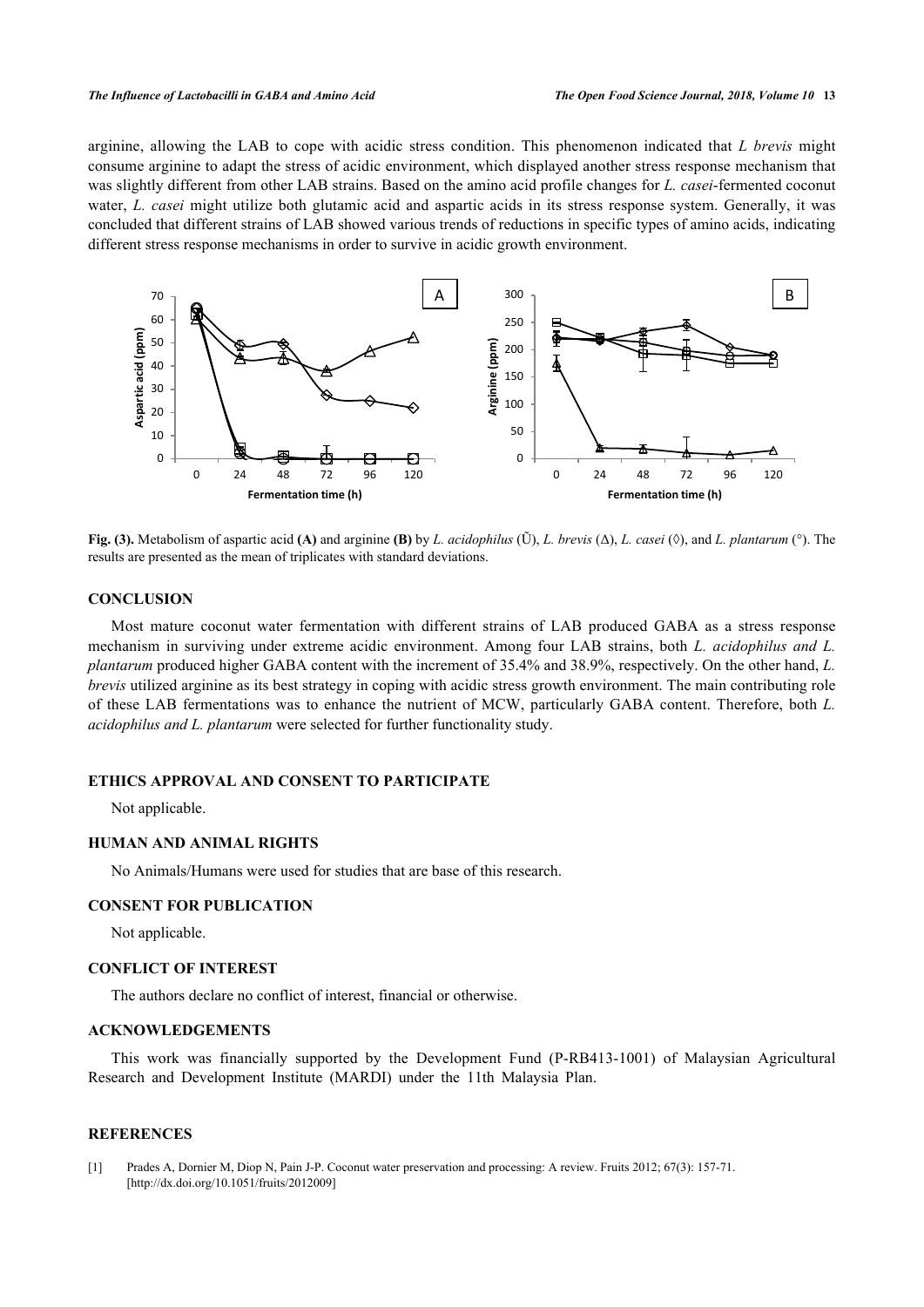- <span id="page-6-0"></span>[2] Yong JW, Ge L, Ng YF, Tan SN. The chemical composition and biological properties of coconut (*Cocos nucifera L.*) water. Molecules 2009; 14(12): 5144-64. [\[http://dx.doi.org/10.3390/molecules14125144](http://dx.doi.org/10.3390/molecules14125144)] [PMID: [20032881\]](http://www.ncbi.nlm.nih.gov/pubmed/20032881)
- [3] DebMandal M, Mandal S. Coconut (Cocos nucifera L.: Arecaceae): In health promotion and disease prevention. Asian Pac J Trop Med 2011; 4(3): 241-7. [\[http://dx.doi.org/10.1016/S1995-7645\(11\)60078-3\]](http://dx.doi.org/10.1016/S1995-7645(11)60078-3) [PMID: [21771462](http://www.ncbi.nlm.nih.gov/pubmed/21771462)]
- <span id="page-6-1"></span>[4] Campbell-Falck D, Thomas T, Falck TM, Tutuo N, Clem K. The intravenous use of coconut water. Am J Emerg Med 2000; 18(1): 108-11. [\[http://dx.doi.org/10.1016/S0735-6757\(00\)90062-7\]](http://dx.doi.org/10.1016/S0735-6757(00)90062-7) [PMID: [10674546](http://www.ncbi.nlm.nih.gov/pubmed/10674546)]
- <span id="page-6-2"></span>[5] Mohd Lazim MI, Badruzaman NA, Koh SP, Long K. Quantification of cytokinins in coconut water from different maturation stages of malaysias coconut (*Cocos nucifera L.*) varieties. J Food Process Eng 2015; 6(11)
- <span id="page-6-3"></span>[6] Dhakal R, Bajpai VK, Baek K-H. Production of gaba (γ - Aminobutyric acid) by microorganisms: A review. Braz J Microbiol 2012; 43(4): 1230-41. [\[http://dx.doi.org/10.1590/S1517-83822012000400001\]](http://dx.doi.org/10.1590/S1517-83822012000400001) [PMID: [24031948](http://www.ncbi.nlm.nih.gov/pubmed/24031948)]
- <span id="page-6-4"></span>[7] Abdou AM, Higashiguchi S, Horie K, Kim M, Hatta H, Yokogoshi H. Relaxation and immunity enhancement effects of γ-aminobutyric acid (GABA) administration in humans. Biofactors 2006; 26(3): 201-8. [\[http://dx.doi.org/10.1002/biof.5520260305\]](http://dx.doi.org/10.1002/biof.5520260305) [PMID: [16971751](http://www.ncbi.nlm.nih.gov/pubmed/16971751)]
- <span id="page-6-5"></span>[8] Feehily C, Karatzas KAG. Role of glutamate metabolism in bacterial responses towards acid and other stresses. J Appl Microbiol 2013; 114(1): 11-24. [\[http://dx.doi.org/10.1111/j.1365-2672.2012.05434.x\]](http://dx.doi.org/10.1111/j.1365-2672.2012.05434.x) [PMID: [22924898](http://www.ncbi.nlm.nih.gov/pubmed/22924898)]
- <span id="page-6-6"></span>[9] Wu Q, Shah NP. High γ-aminobutyric acid production from lactic acid bacteria: Emphasis on *Lactobacillus brevis* as a functional dairy starter. Crit Rev Food Sci Nutr 2017; 57(17): 3661-72. [\[http://dx.doi.org/10.1080/10408398.2016.1147418\]](http://dx.doi.org/10.1080/10408398.2016.1147418) [PMID: [26980301](http://www.ncbi.nlm.nih.gov/pubmed/26980301)]
- <span id="page-6-7"></span>[10] Gänzle MG. Lactic metabolism revisited: Metabolism of lactic acid bacteria in food fermentations and food spoilage. Curr Opin Food Sci 2015; 2: 106-17. [\[http://dx.doi.org/10.1016/j.cofs.2015.03.001](http://dx.doi.org/10.1016/j.cofs.2015.03.001)]
- <span id="page-6-8"></span>[11] Ratanaburee A, Kantachote D, Charernjiratrakul W, Sukhoom A. Selection of γ-aminobutyric acid-producing lactic acid bacteria and their potential as probiotics for use as starter cultures in Thai fermented sausages (Nham). Int J Food Sci Technol 2013; 48(7): 1371-82. [\[http://dx.doi.org/10.1111/ijfs.12098](http://dx.doi.org/10.1111/ijfs.12098)]
- <span id="page-6-9"></span>[12] Cho SY, Park MJ, Kim KM, Ryu J-H, Park HJ. Production of high γ-aminobutyric acid (GABA) sour *kimchi* using lactic acid bacteria isolated from mukeunjee kimchi. Food Sci Biotechnol 2011; 20(2): 403-8. [\[http://dx.doi.org/10.1007/s10068-011-0057-y\]](http://dx.doi.org/10.1007/s10068-011-0057-y)
- <span id="page-6-10"></span>[13] Kantachote D, Ratanaburee A, Hayisama-ae W, Sukhoom A, Nunkaew T. The use of potential probiotic *Lactobacillus plantarum* DW12 for producing a novel functional beverage from mature coconut water. J Funct Foods 2017; 32: 401-8. [\[http://dx.doi.org/10.1016/j.jff.2017.03.018\]](http://dx.doi.org/10.1016/j.jff.2017.03.018)
- <span id="page-6-11"></span>[14] Danial AM, Peng KS, Long K. Enrichment of mung bean with L-DOPA, GABA, essential amino acids *via* controlled biofermentation strategy. Int J Biotechnol Wellness Ind 2015; 4: 114-22.
- <span id="page-6-12"></span>[15] Barla F, Koyanagi T, Tokuda N, *et al.* The γ-aminobutyric acid-producing ability under low pH conditions of lactic acid bacteria isolated from traditional fermented foods of Ishikawa Prefecture, Japan, with a strong ability to produce ACE-inhibitory peptides. Biotechnol Rep (Amst) 2016; 10: 105-10. [\[http://dx.doi.org/10.1016/j.btre.2016.04.002](http://dx.doi.org/10.1016/j.btre.2016.04.002)] [PMID: [28352530](http://www.ncbi.nlm.nih.gov/pubmed/28352530)]
- <span id="page-6-13"></span>[16] Zhao Y, Knøchel S, Siegumfeldt H. Heterogeneity between and within strains of *Lactobacillus brevis* exposed to beer compounds. Front Microbiol 2017; 8: 239. [\[http://dx.doi.org/10.3389/fmicb.2017.00239](http://dx.doi.org/10.3389/fmicb.2017.00239)] [PMID: [28261191](http://www.ncbi.nlm.nih.gov/pubmed/28261191)]
- <span id="page-6-14"></span>[17] Behr J, Gänzle MG, Vogel RF. Characterization of a highly hop-resistant *Lactobacillus brevis* strain lacking hop transport. Appl Environ Microbiol 2006; 72(10): 6483-92. [\[http://dx.doi.org/10.1128/AEM.00668-06](http://dx.doi.org/10.1128/AEM.00668-06)] [PMID: [17021196\]](http://www.ncbi.nlm.nih.gov/pubmed/17021196)
- <span id="page-6-15"></span>[18] Petroff OAC. GABA and glutamate in the human brain. Neuroscientist 2002; 8(6): 562-73. [\[http://dx.doi.org/10.1177/1073858402238515\]](http://dx.doi.org/10.1177/1073858402238515) [PMID: [12467378](http://www.ncbi.nlm.nih.gov/pubmed/12467378)]
- <span id="page-6-16"></span>[19] Mazzoli R, Pessione E, Dufour M, *et al.* Glutamate-induced metabolic changes in *Lactococcus lactis* NCDO 2118 during GABA production: Combined transcriptomic and proteomic analysis. Amino Acids 2010; 39(3): 727-37. [\[http://dx.doi.org/10.1007/s00726-010-0507-5\]](http://dx.doi.org/10.1007/s00726-010-0507-5) [PMID: [20174841](http://www.ncbi.nlm.nih.gov/pubmed/20174841)]
- <span id="page-6-17"></span>[20] Zhuang K, Jiang Y, Feng X, *et al.* Transcriptomic response to GABA-producing *Lactobacillus plantarum* CGMCC 1.2437T induced by L-MSG. PLoS One 2018; 13(6): e0199021. [\[http://dx.doi.org/10.1371/journal.pone.0199021](http://dx.doi.org/10.1371/journal.pone.0199021)] [PMID: [29894506\]](http://www.ncbi.nlm.nih.gov/pubmed/29894506)
- <span id="page-6-18"></span>[21] R. PS, K. RT. Amino acid composition and nutritional implications of milk fermented by various lactic cultures. J Food Qual 1982; 5(3): 235-43. [\[http://dx.doi.org/10.1111/j.1745-4557.1982.tb00746.x\]](http://dx.doi.org/10.1111/j.1745-4557.1982.tb00746.x)